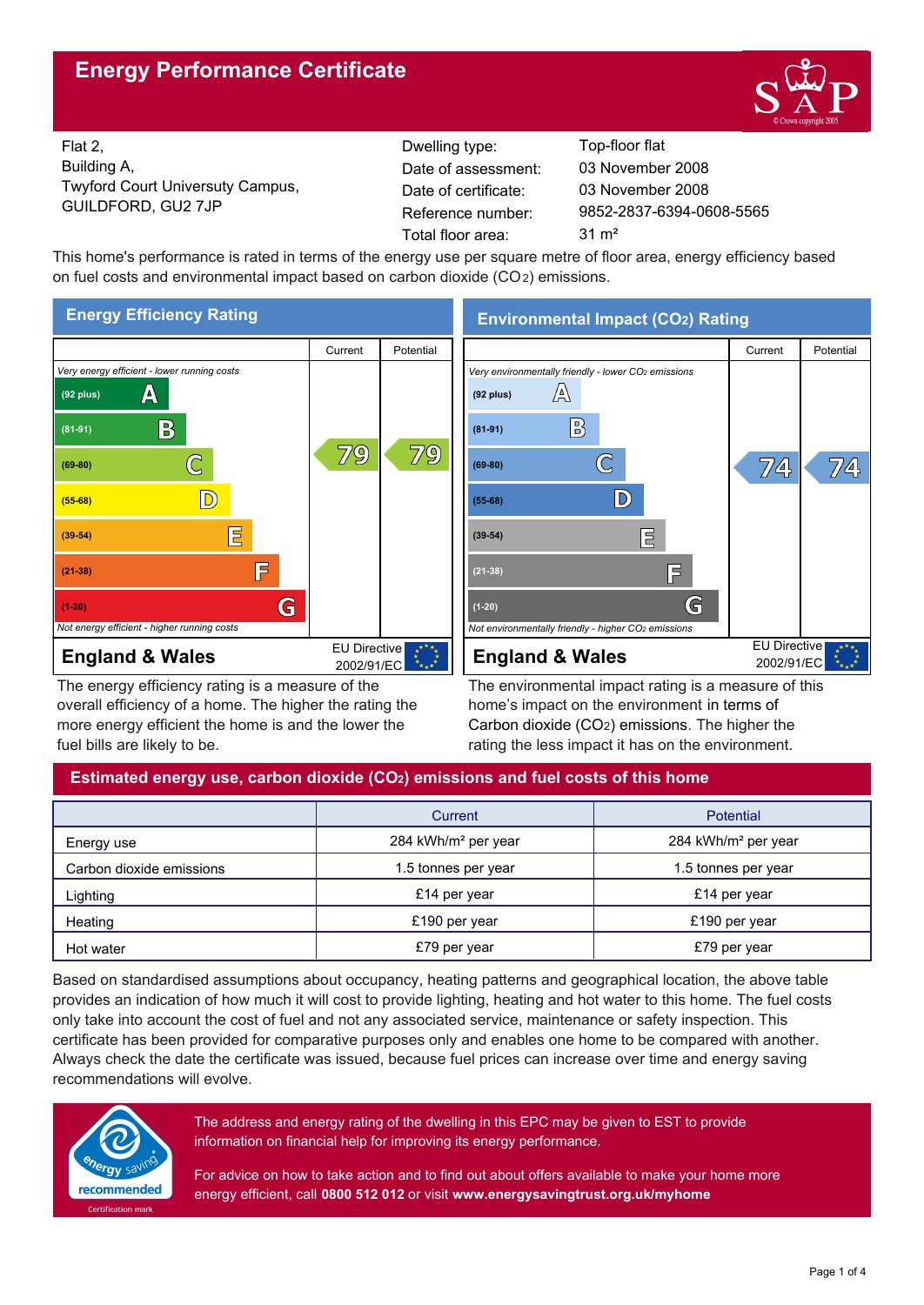## **About this document**

The Energy Performance Certificate for this dwelling was produced following an energy assessment undertaken by a qualified assessor, accredited by Elmhurst Energy Systems, to a scheme authorised by the Government. This certificate was produced using the RdSAP 2005 assessment methodology and has been produced under the Energy Performance of Buildings (Certificates and Inspections) (England and Wales) Regulations 2007 as amended. A copy of the certificate has been lodged on a national register.

| Assessor's accreditation number: | EES/002004                                     |
|----------------------------------|------------------------------------------------|
| Assessor's name:                 | Gary John Ryan                                 |
| Company name/trading name:       | <b>Energy Assess UK Limited</b>                |
| Address:                         | 5 Bryanstone Close, Guildford, Surrey, GU2 9UJ |
| Phone number:                    | 07894 801 963                                  |
| Fax number:                      | 01483 829557                                   |
| E-mail address:                  | gary@energyassessuk.com                        |
| Related party disclosure:        |                                                |

### **If you have a complaint or wish to confirm that the certificate is genuine**

Details of the assessor and the relevant accreditation scheme are as above. You can get contact details of the accreditation scheme from their website at www.elmhurstenergy.co.uk together with details of their procedures for confirming authenticity of a certificate and for making a complaint.

## **About the building's performance ratings**

The ratings on the certificate provide a measure of the building's overall energy efficiency and its environmental impact, calculated in accordance with a national methodology that takes into account factors such as insulation, heating and hot water systems, ventilation and fuels used. The average Energy Efficiency Rating for a dwelling in England and Wales is band E (rating 46).

Not all buildings are used in the same way, so energy ratings use 'standard occupancy' assumptions which may be different from the specific way you use your home. Different methods of calculation are used for homes and for other buildings. Details can be found at www.communities.gov.uk/epbd.

Buildings that are more energy efficient use less energy, save money and help protect the environment. A building with a rating of 100 would cost almost nothing to heat and light and would cause almost no carbon emissions. The potential ratings on the certificate describe how close this building could get to 100 if all the cost effective recommended improvements were implemented.

## **About the impact of buildings on the environment**

One of the biggest contributors to global warming is carbon dioxide. The way we use energy in buildings causes emissions of carbon. The energy we use for heating, lighting and power in homes produces over a quarter of the UK's carbon dioxide emissions and other buildings produce a further one-sixth.

The average household causes about 6 tonnes of carbon dioxide every year. Adopting the recommendations in this report can reduce emissions and protect the environment. You could reduce emissions even more by switching to renewable energy sources. In addition there are many simple everyday measures that will save money, improve comfort and reduce the impact on the environment. Some examples are given at the end of this report.

#### **Visit the Government's website at www.communities.gov.uk/epbd to:**

- Find how to confirm the authenticity of an energy performance certificate
- Find how to make a complaint about a certificate or the assessor who produced it •
- Learn more about the national register where this certificate has been lodged •
- Learn more about energy efficiency and reducing energy consumption •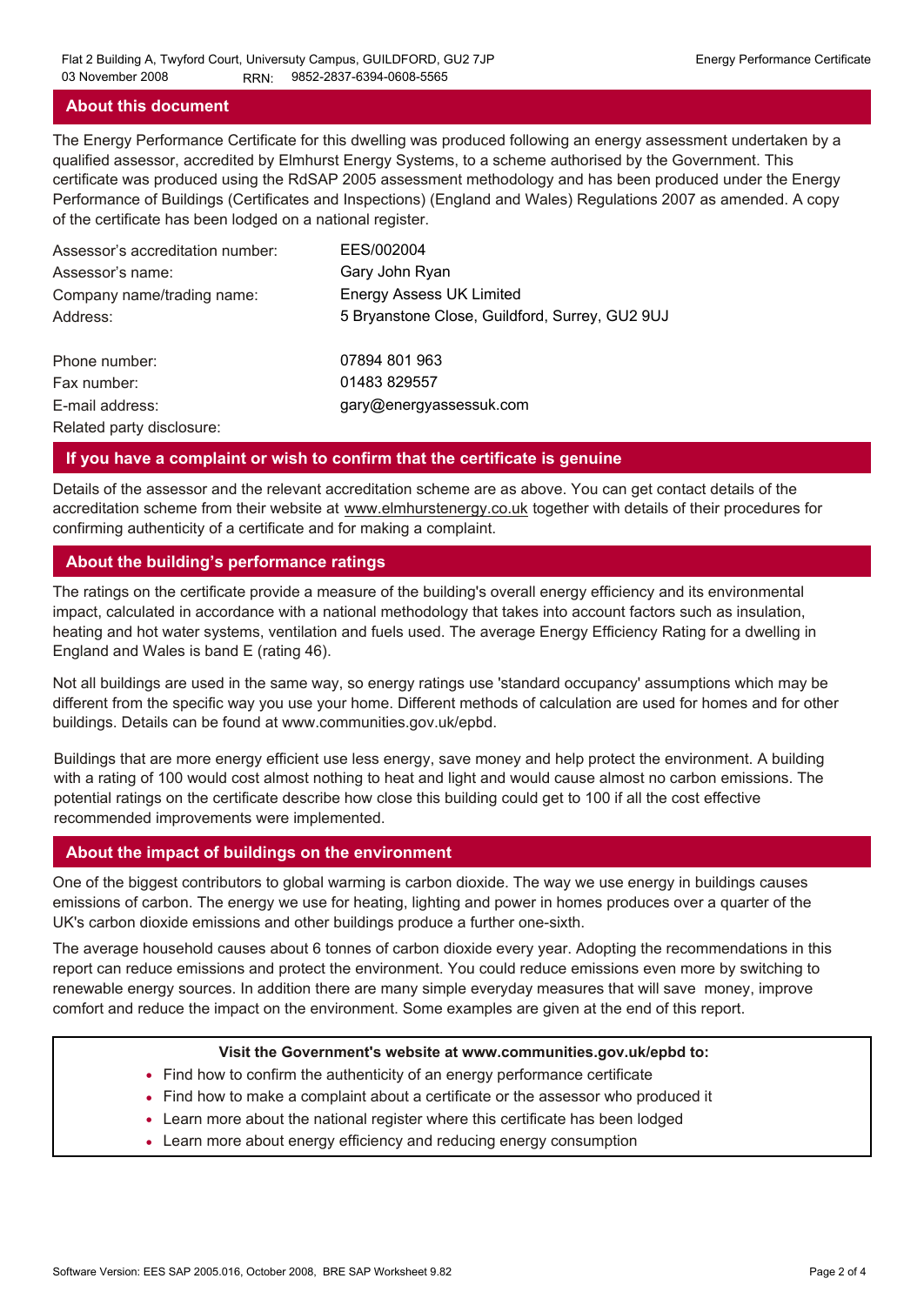# Recommended measures to improve this home's energy performance

Flat 2, Building A, Twyford Court Universuty Campus, GUILDFORD, GU2 7JP

Date of certificate:

Reference number: 9852-2837-6394-0608-5565 03 November 2008

## **Summary of this home's energy performance related features**

The following is an assessment of the key individual elements that have an impact on this home's performance rating. Each element is assessed against the following scale: Very poor / Poor / Average / Good / Very good.

| Elements                                  | Description                                                        | Current performance      |               |
|-------------------------------------------|--------------------------------------------------------------------|--------------------------|---------------|
|                                           |                                                                    | <b>Energy Efficiency</b> | Environmental |
| Walls                                     | Cavity wall, as built, insulated (assumed)                         | Good                     | Good          |
| Roof                                      | Pitched, insulated (assumed)                                       | Good                     | Good          |
| Floor                                     | (other premises below)                                             |                          |               |
| Windows                                   | Fully double glazed                                                | Average                  | Average       |
| Main heating                              | Community scheme                                                   | Good                     | Good          |
| Main heating controls                     | Flat rate charging, no thermostatic control of room<br>temperature | Very poor                | Very poor     |
| Secondary heating                         | None                                                               |                          |               |
| Hot water                                 | From main system                                                   | Very good                | Very good     |
| Lighting                                  | Low energy lighting in all fixed outlets                           | Very good                | Very good     |
| C 79<br>Current energy efficiency rating  |                                                                    |                          |               |
| Current environmental impact (CO2) rating |                                                                    | C <sub>74</sub>          |               |

### **Low and zero carbon energy sources**

None

## **Recommendations**

None

## **Further measures to achieve even higher standards**

None